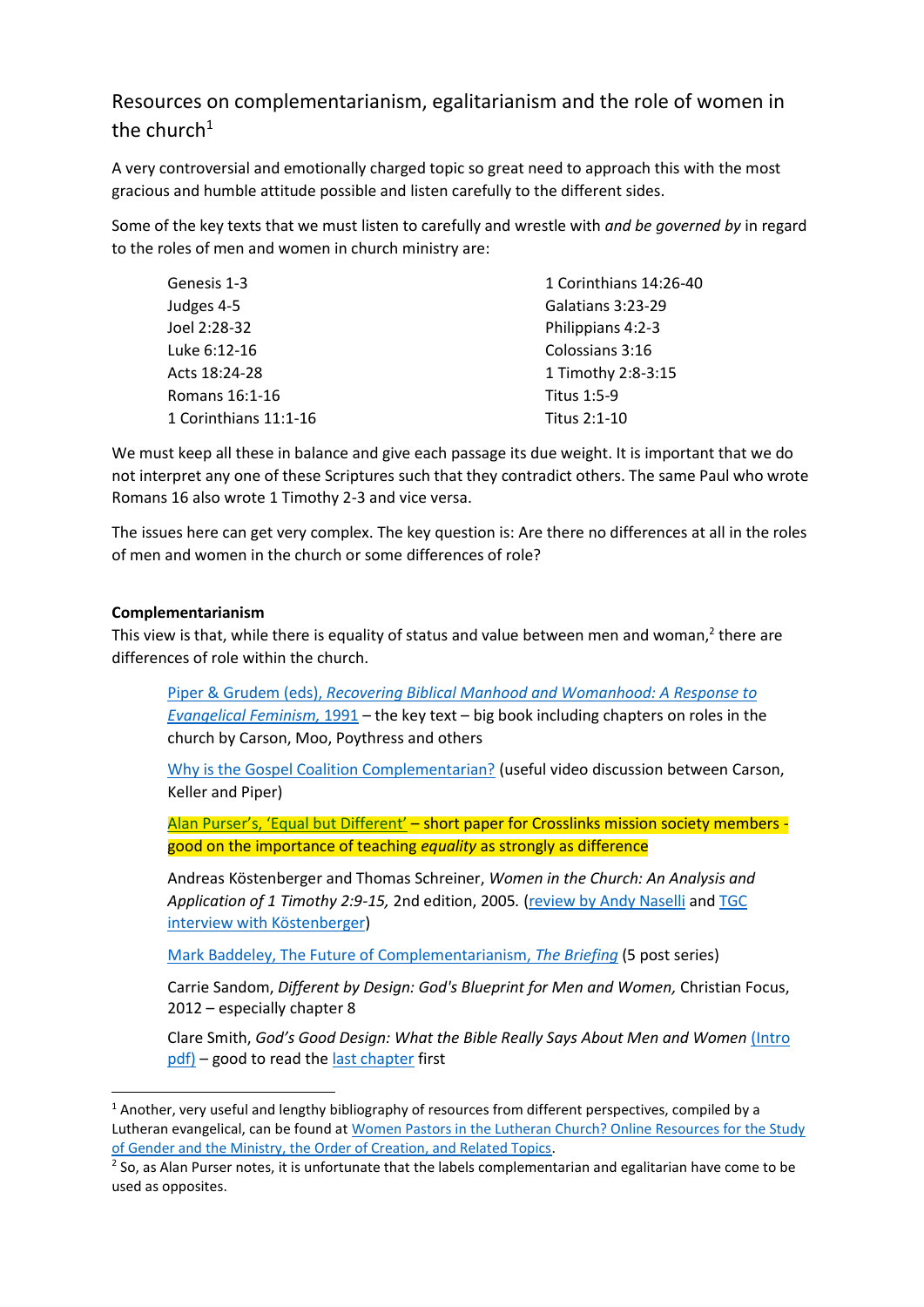Jean Williams - [posts on Women's Ministry](http://jeaninallhonesty.blogspot.com/search/label/women%27s%20ministry)

Sharon James, *God's Design for Women*, Evangelical Press, 2002 – especially pp 77-138, 291- 301

[Sandy Grant, Women in Romans 16](http://matthiasmedia.com/briefing/2008/07/women-in-romans-16/)

## **Egalitarianism**

The best egalitarians are committed to the truth and authority of the Bible but argue that the Scriptures can and should be understood to teach that all roles within the church are equally open to men and women.

Gordon Fee, "Male and Female in the New Creation." in *Discovering Biblical Equality: Complementarity without Hierarchy*, edited by Ronald W. Pierce and Rebecca Merrill Groothius, IVP [\(response by Joel Rainey](http://joelrainey.blogspot.com/2009/03/equal-in-essence-distinct-in-function.html) and at more length [Everett Berry\)](http://cdn.desiringgod.org/pdf/blog/Berry-Complementarianism%20and%20Eschatology.pdf)

Gordon Fee, *[Listening to the Spirit in the Text](http://books.google.ca/books?id=eDNDFfrgHIEC&printsec=frontcover#v=onepage&q&f=false)* - specifically pp 56-76

Scot McKnight, The Blue Parakeet: Re-thinking how you read the Bible [\(brief overview](http://nleaven.wordpress.com/2010/05/29/scot-mcknight-makes-a-case-for-women-in-ministry/) and [critical review\)](http://thegospelcoalition.org/blogs/trevinwax/2008/11/06/book-review-the-blue-parakeet/)

Scot McKnight, *Junia Is Not Alone,* Patheos Press, 2011 [\(response from Denny Burk\)](http://www.dennyburk.com/junia-is-a-woman-and-i-am-a-complementarian/)

Ronald Pierce, Rebecca Merrill Groothuis, Gordon Fee, Discovering Biblical Equality, IVP, 2005

[Alan Johnson \(ed\) How I Changed My Mind About Women in Church Leadership: Compelling](http://books.google.co.ke/books?id=jDoOECwViV0C&printsec=frontcover&dq=editions:1VKvcJNfKFUC&hl=en&sa=X&ei=Ho4OVPDECsLTaNrkgLgP&ved=0CCIQuwUwAQ#v=onepage&q&f=false)  [Stories from Prominent Evangelicals,](http://books.google.co.ke/books?id=jDoOECwViV0C&printsec=frontcover&dq=editions:1VKvcJNfKFUC&hl=en&sa=X&ei=Ho4OVPDECsLTaNrkgLgP&ved=0CCIQuwUwAQ#v=onepage&q&f=false) Zondervan, 2006 [\(review by Gerald Hiestand\)](http://thegospelcoalition.org/article/how_i_changed_my_mind_about_women_in_leadership)

Anne Atkins, *Split Image: Discovering God's True Intention for Male and Female*, Hodder & Stoughton, 1998 – specifically chapter 6

[Christians for Biblical Equality](http://www.cbeinternational.org/)<sup>3</sup> – blog, journal and articles to download, e.g. Catherine Clark [Kroeger, Q: My Church Does Not Believe that Women Should be Elders...](http://www.cbeinternational.org/resources/q-my-church-does-not-believe-women-should-be-elders)

Esther Mombo and Heleen Joziasse, 'From [the pew to the pulpit: Engendering the pulpit](http://academic.sun.ac.za/teologie/netact/genderequality2011/new/Ch15-PewtoPulpit-Mombo-Joziasse.pdf)  [through teaching African Women's Theologies'](http://academic.sun.ac.za/teologie/netact/genderequality2011/new/Ch15-PewtoPulpit-Mombo-Joziasse.pdf) – arguably outside an evangelical perspective but very influential in our Kenyan context

**A third position** which allows women to take up at least some roles that most complementarians would feel uncomfortable about (e.g. preaching to a mixed congregation) has been suggested by some:

John Dickson, *Hearing Her Voice: A Case for Women Giving Sermons*. (responses b[y Lionel](http://www.lionelwindsor.net/2013/01/03/response-dickson-hearing-her-voice/)  [Windsor](http://www.lionelwindsor.net/2013/01/03/response-dickson-hearing-her-voice/) an[d Christopher Ash](http://www.proctrust.org.uk/proclaimer/page/43/?page=73) and the book-length rebuttal[, Women, sermons and the Bible:](http://www.lionelwindsor.net/2014/05/09/women-sermons-and-the-bible/#fnref-163941-1)  [Essays interacting with John Dickson's](http://www.lionelwindsor.net/2014/05/09/women-sermons-and-the-bible/#fnref-163941-1) *Hearing Her Voice*. Edited by Peter G. Bolt and Tony [Payne,](http://www.lionelwindsor.net/2014/05/09/women-sermons-and-the-bible/#fnref-163941-1) followed by a series of counter responses from John Dickson on his [blog\)](http://www.johndickson.org/blog)<sup>4</sup>

**.** 

<sup>&</sup>lt;sup>3</sup> This organisation has been very active and influential in Kenya.

<sup>4</sup> This particular debate is one largely *within* (Australian) conservative evangelicalism. As so often is sadly the case when we are arguing with 'our own' the debate seems to be becoming increasingly heated (but there's a good deal of light in there as well so worth listening in).